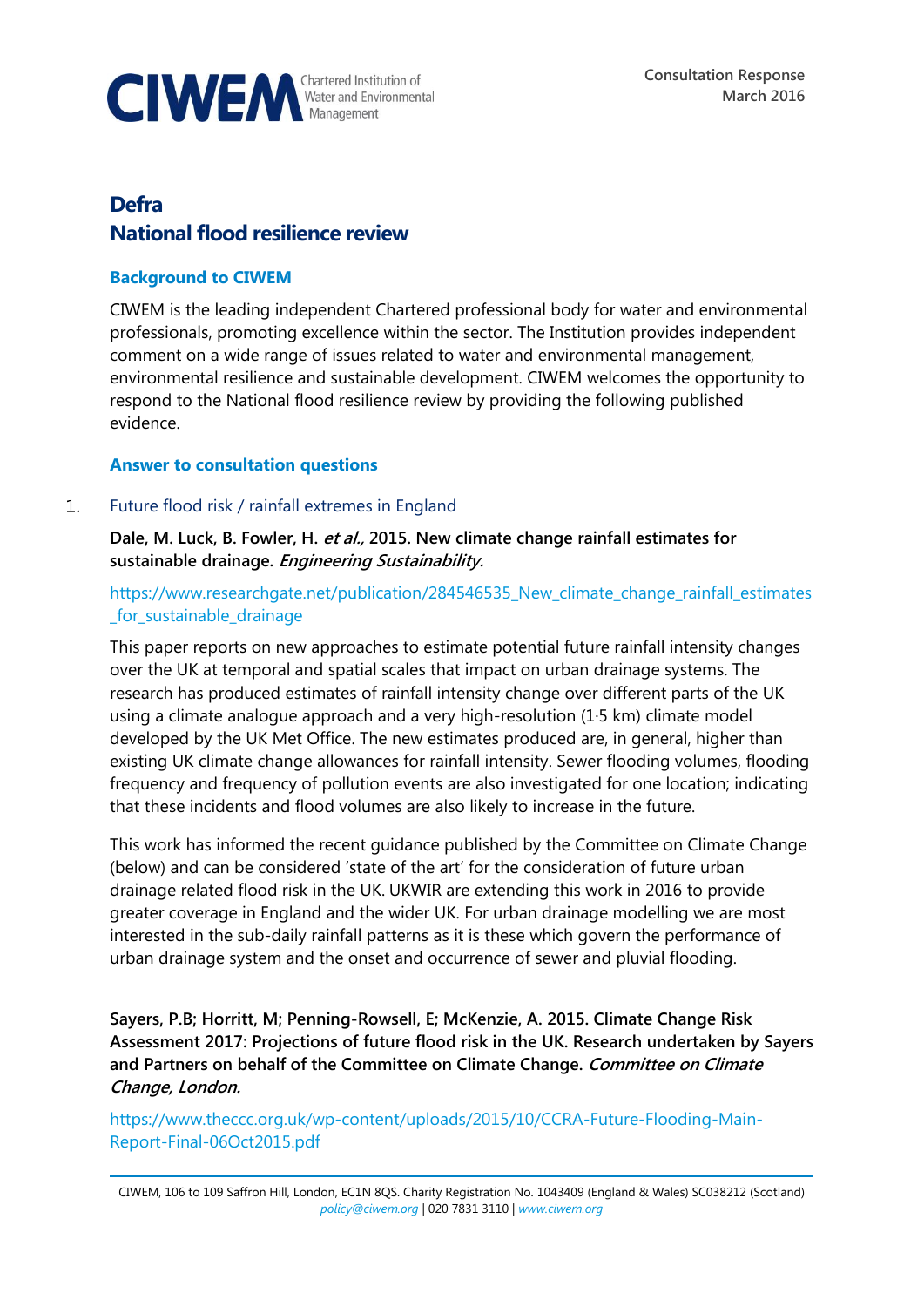This report presents the analysis for future flood risks. The assessment of future flood risk presented considers three climate change scenarios (a  $2^{\circ}$ C and  $4^{\circ}$ C change in Global Mean Temperature by the 2080s and a H++ scenario) and, three population growth projections (low, high and no growth). For the first time the analysis presented covers the whole of the UK (England, Wales, Scotland and Northern Ireland) and the risks associated with coastal, fluvial, surface water and groundwater flooding. Eight individual Adaptation Measures (including, for example, spatial planning, flood defences, catchment storage) are used to construct five Adaptation Scenarios (including enhanced and reduced levels of adaptation ambition in comparison to present day). Future flood risks for a range of climate, population and adaptation combinations are assessed using the UK Future Flood Explorer and the results presented.

#### $2.$ Communication of risk and uncertainty

**A. Strathie, G. Netto, G.H. Walker and G. Pender. 2015. How presentation format affects the interpretation of probabilistic flood risk information. Journal of flood risk management**

# <http://onlinelibrary.wiley.com/doi/10.1111/jfr3.12152/abstract>

In many European countries, flood awareness information is communicated through flood extent maps and probabilistic language. However, research suggests that probabilistic information is difficult to understand and that presentation format affects understanding and risk perception. In this study participants experienced difficulties interpreting probabilistic information. In the questionnaire, understanding was high across statements for both selfreport and objective measures. However, the standard way of communicating risks, in terms of years per flooding event, evoked the lowest levels of understanding. For risk perception, there were differences in mean risk ratings across statements, and in general, people perceived the risk as greater when presented in terms of cumulative probability over a number of years than in terms of the probability of a single event. This suggests that by making alterations to the standard format used to communicate probabilistic flood risk information, it may be possible to increase understanding and awareness of the risks posed by flooding.

#### 3. Other countries' approach to floods resilience policy

**J. Vávra, M. Lapka, E. Cudlínová and Z. Dvořáková-Líšková. 2015. Local perception of floods in the Czech Republic and recent changes in state flood management strategies. Journal of flood risk management**

#### <http://onlinelibrary.wiley.com/doi/10.1111/jfr3.12156/abstract>

The objective of this paper is to study the social perception of selected water-related issues and to find possible compatibilities with existing flood management. The results are discussed in relation to changes in Czech flood management governmental policies over the last 15 years. We conclude that the local population accepts floods as regular events, expects their increased frequency and prefers natural measures of flood mitigation. Czech flood management governmental policies are moving from flood defence and hard structural measures (e.g. dams) to flood risk management and more natural solutions (polders, free spill, etc).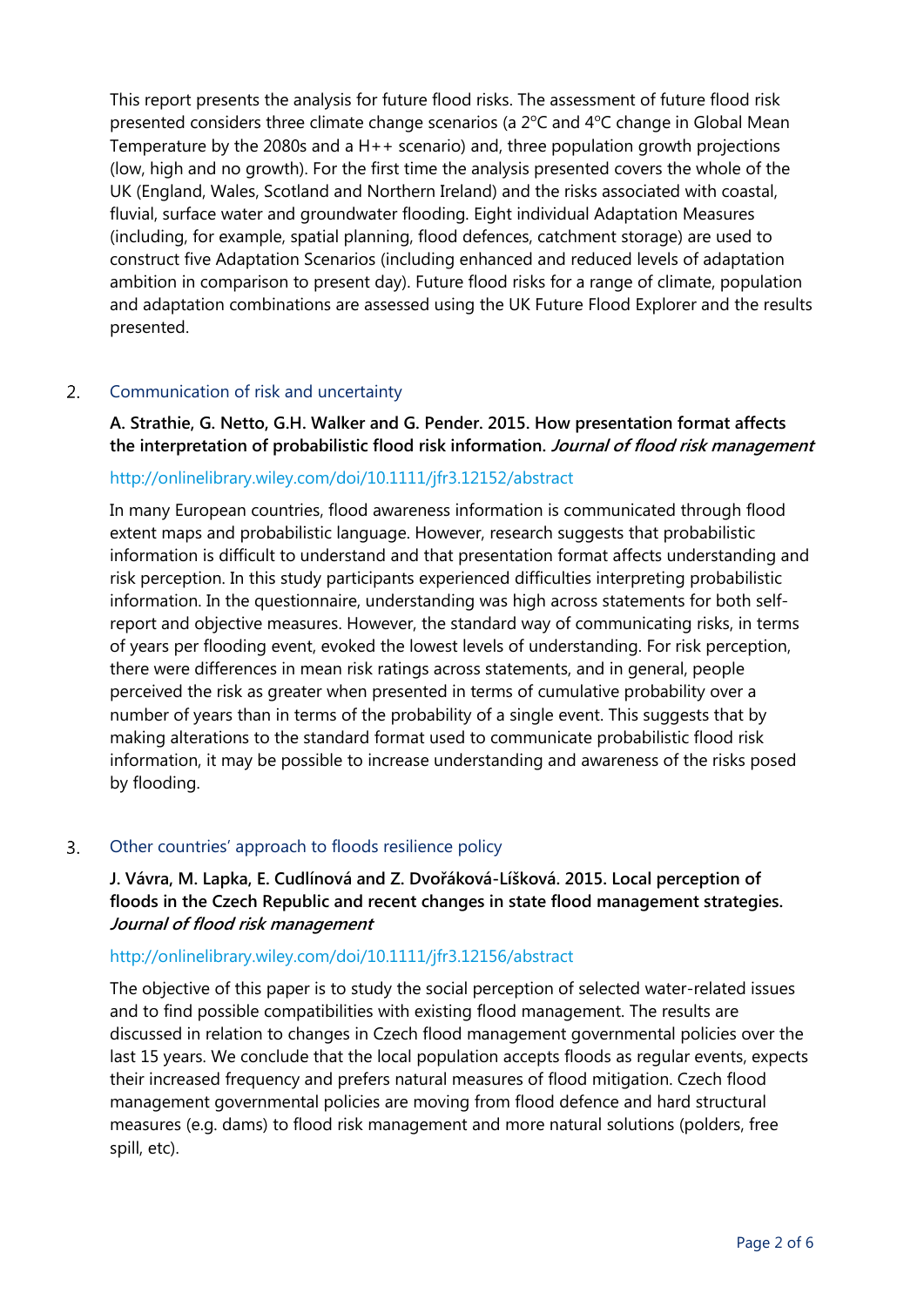# **F.H.M. van de Ven, B. Gersonius, R. de Graaf, E. Luijendijk and C. Zevenbergen. 2011. Creating water robust urban environments in the Netherlands: linking spatial planning, design and asset management using a three-step approach. Journal of flood risk management 4, 4, 273-280**

#### <http://onlinelibrary.wiley.com/doi/10.1111/j.1753-318X.2011.01109.x/abstract>

Changes in climate will likely have major implications for the layout of cities, buildings and residents. A three-step approach is presented to respond to these changes. The approach is applied to steer expansion and redevelopment towards water robust urban environments through integrated planning and action at local level. The three steps are (1) vulnerability analysis, (2) selection of a strategy to reduce vulnerability and (3) selection of an appropriate set of measures. This approach leaves much freedom to parties involved in specific urban (re)development projects. Local conditions to a large extent determine what can be done. It is up to these stakeholders to select a vulnerability reduction strategy that fits local conditions and preferences. An appropriate set of measures provides a level of robustness that is acceptable for all stakeholders and that stakeholders are willing to pay for. Creating a water robust urban environment requires continuous attention of many individuals and organisations, often including the residents.

# **Mayor's Office of Sustainability. 2015. A Stronger, More Resilient New York. New York Mayor's Office of Recovery and Resiliency.**

### [http://s-media.nyc.gov/agencies/sirr/SIRR\\_singles\\_Lo\\_res.pdf](http://s-media.nyc.gov/agencies/sirr/SIRR_singles_Lo_res.pdf)

A comprehensive \$20 billion plan to ensure an even safer, stronger, resilient city.

# **NYC Department of city planning, city of New York. 2014. Retrofitting Buildings for Flood Risk**

#### <http://www.nyc.gov/html/dcp/html/retrofitting/retrofitting2.shtml>

Retrofitting Buildings for Flood Risk is a unique resource to help New Yorkers in the floodplain navigate the new regulatory landscape and learn how to adapt buildings for flood resiliency. By applying a clear step-by-step methodology on how to approach adaptation projects, the report shows a range of retrofit solutions for New York City's most common building types, from bungalows to multi-family residential structures and mixed-use buildings.

# **NYC Department of city planning, city of New York. Coastal climate resilience. 2013. Designing for Flood Risk**

#### [http://www.nyc.gov/html/dcp/pdf/sustainable\\_communities/designing\\_flood\\_risk.pdf](http://www.nyc.gov/html/dcp/pdf/sustainable_communities/designing_flood_risk.pdf)

Designing for Flood Risk focuses on preparing buildings to withstand the threat of coastal flooding, while ensuring that they support everyday liveability and quality of life. The devastation in waterfront communities brought by Hurricane Sandy has brought a new level of urgency to this work.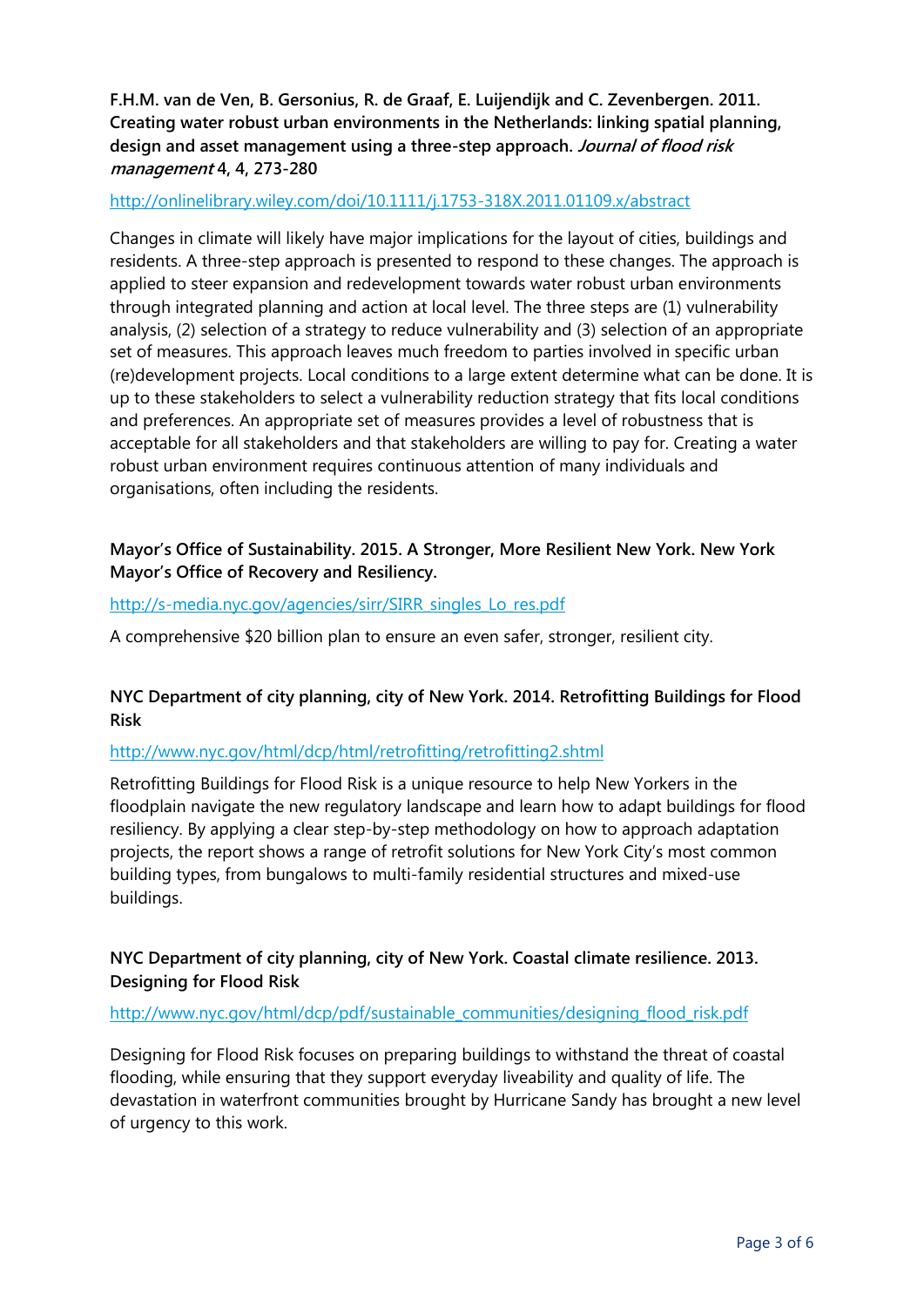# **US Environmental Protection Agency guidance. 2014. Flood Resilience – A Basic Guide for Water and Wastewater Utilities.**

## [http://www.epa.gov/sites/production/files/2015-08/documents/flood\\_resilience\\_guide.pdf](http://www.epa.gov/sites/production/files/2015-08/documents/flood_resilience_guide.pdf)

Flooding is one of the most common hazards in the United States, causing more damage than any other severe weather-related event. It can occur from tropical storms, hurricanes, swollen rivers, heavy rains, tidal surges, spring snowmelt, levee or dam failure, local drainage issues and water distribution main breaks. This guide is particularly useful for small and medium utilities. It provides easy-to-use worksheets with corresponding videos to increase resilience to flooding, considering utility's priorities and available resources.

# **Association of State Floodplain Managers. 2003. 'No Adverse Impact' a toolkit for common sense floodplain management**

#### [http://www.floods.org/NoAdverseImpact/NAI\\_Toolkit\\_2003.pdf](http://www.floods.org/NoAdverseImpact/NAI_Toolkit_2003.pdf)

A tool kit and group of manuals on various aspects of flood resilience particularly relevant to planning.

 $4.$ International approaches to improving flood resilience for communities and infrastructure

# **US Army Corps of Engineers. 2012. Hurricane and Storm Damage Risk Reduction System Design Guidelines**

#### http://www2.mvn.usace.army.mil/ENG/PageA.asp

Hurricanes Katrina and Rita caused tremendous loss of life and destruction of property when they struck coastal Louisiana in 2005. The US Army Corps of Engineers and the New Orleans District continue to investigate the shortcomings of the hurricane and storm damage reduction system. This guide is presented in two parts. The first part, "Design Guidelines," presents methods and criteria that shall be used by engineers in the design of hurricane system components. The second part of this guide is a compilation of "Standards" used by the New Orleans District. This includes requirements for surveys and typical details for common construction elements.

#### **'Rebuild by Design' - Post Hurricane Sandy**

#### <http://www.rebuildbydesign.org/research-2/>

Initially run as a design competition, rebuild by design has transformed into an innovative process that places local communities and civic leaders at the heart of a robust, interdisciplinary, creative process to generate implementable solutions for a more resilient region in the way that planners and governments approach both disaster response and emergency preparedness. Rebuild by Design has established an international academic working group on design, politics, and resilience. Looking at how cities around the world incorporate design into their resilience approaches/efforts, and what can be learned from them, Rebuild by Design has identified Universities around the world who are looking at these issues to develop combined research in a network of science, government and other stakeholders.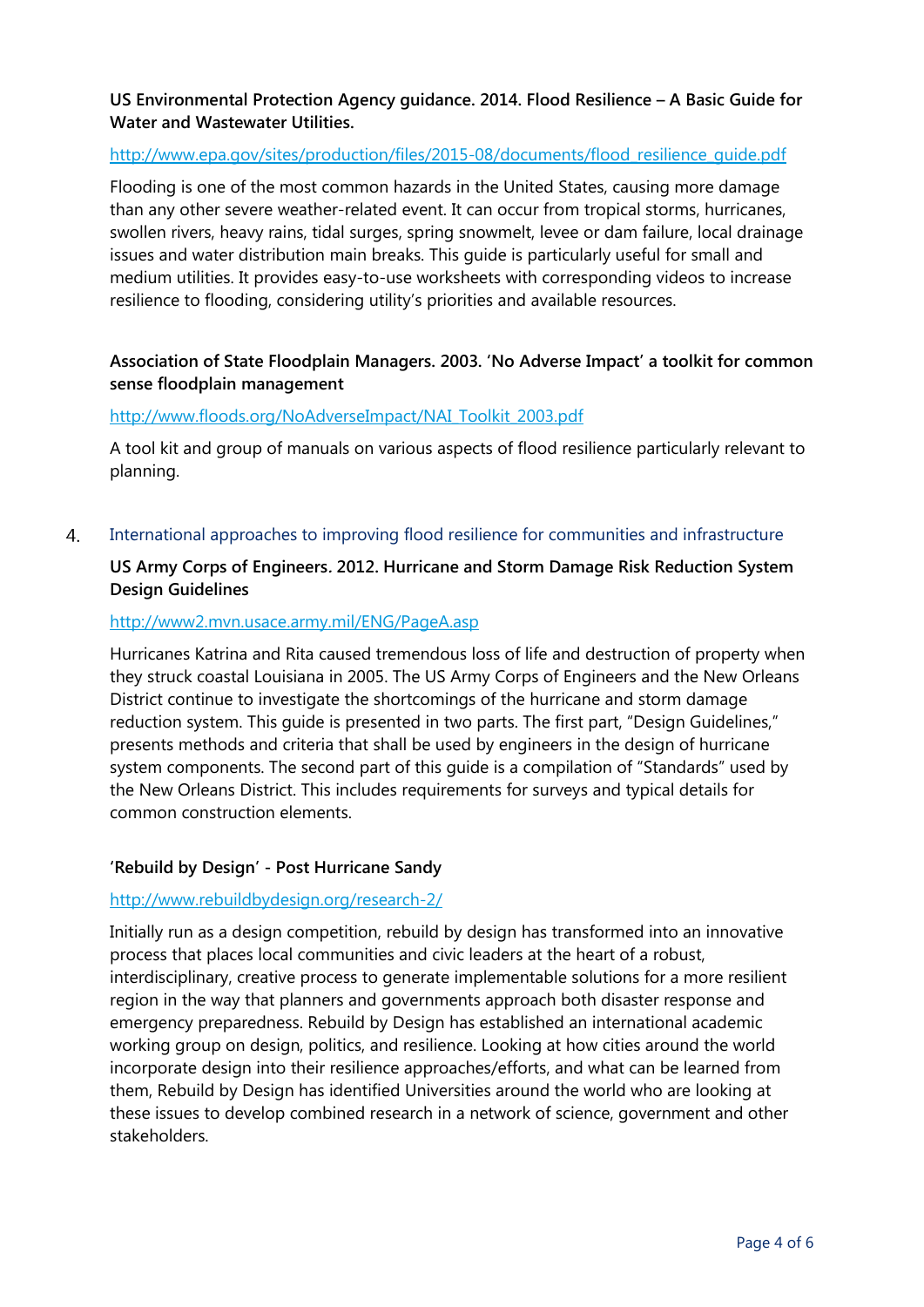#### 5. Temporary measures to improve resilience of infrastructure

# **I. White, A. Connelly, S. Garvin, N. Lawson and P. O'Hare. 2016. Flood resilience technology in Europe: identifying barriers and co-producing best practice. Journal of flood risk management**

#### *http://onlinelibrary.wiley.com/doi/10.1111/jfr3.12239/abstract*

Flood resistance and resilience technologies hold considerable potential to limit the damage caused by flooding. Resistance technologies generally aim to keep water out of buildings, while resilient measures may allow ingress but create the conditions for a quicker recovery of individuals, communities and buildings. However despite their potential contribution to flood risk management, their use remains uncommon. The paper draws upon pan-European research with local communities at risk and their representatives, and professional stakeholders working at a more strategic scale, to explore the barriers to use and describe the co-production of new best practice. The paper interrogates the issues in terms of: level of awareness, degree of acceptance and the integration into decision making. We found that even where awareness was high there was a reluctance to use these measures. This is due to issues related to comparability, costs, installation, performance and maintenance. The research also revealed that flood risk management policy and practice has struggled to incorporate this emergent approach and that many individuals at risk are reluctant to take responsibility and protect their properties in this way. In response, the paper details how good practice guidance – the 'Six Steps approach' – was co-produced with key stakeholders to facilitate the wider contribution of FRe to flood risk management.

# **S. Surminski, and J. Eldridge. 2015. Flood insurance in England – an assessment of the current and newly proposed insurance scheme in the context of rising flood risk. Journal of flood risk management**

#### <http://onlinelibrary.wiley.com/doi/10.1111/jfr3.12127/abstract>

Flooding is the largest natural disaster risk in England and it is expected to rise even further with a changing climate. Agreeing on how we pay for this now and in the future is a challenge, with competing drivers such as fairness, economic efficiency, political feasibility and public acceptance all playing their part. We investigate this in the context of recent efforts to reform the provision of flood insurance, which have been debated between government and industry over the last three years. Recognising the challenge of rising losses and increasing costs we are particularly interested in how the existing arrangement and the new flood insurance proposal (Flood Re) reflect on the need for physical risk reduction. By applying our analytical framework we find an absence of formal incentive mechanisms for risk reduction in the existing and proposed Flood Re scheme. We identify the barriers for applying insurance to risk reduction and point to some possible modifications in the Flood Re proposal to deliver a greater link between risk transfer and risk reduction. Our investigation offers some insights into the challenges of designing and implementing flood insurance schemes – a task that is currently being considered in a range of countries, including several developing countries, who hope to apply flood insurance as a tool to increase their climate resilience.